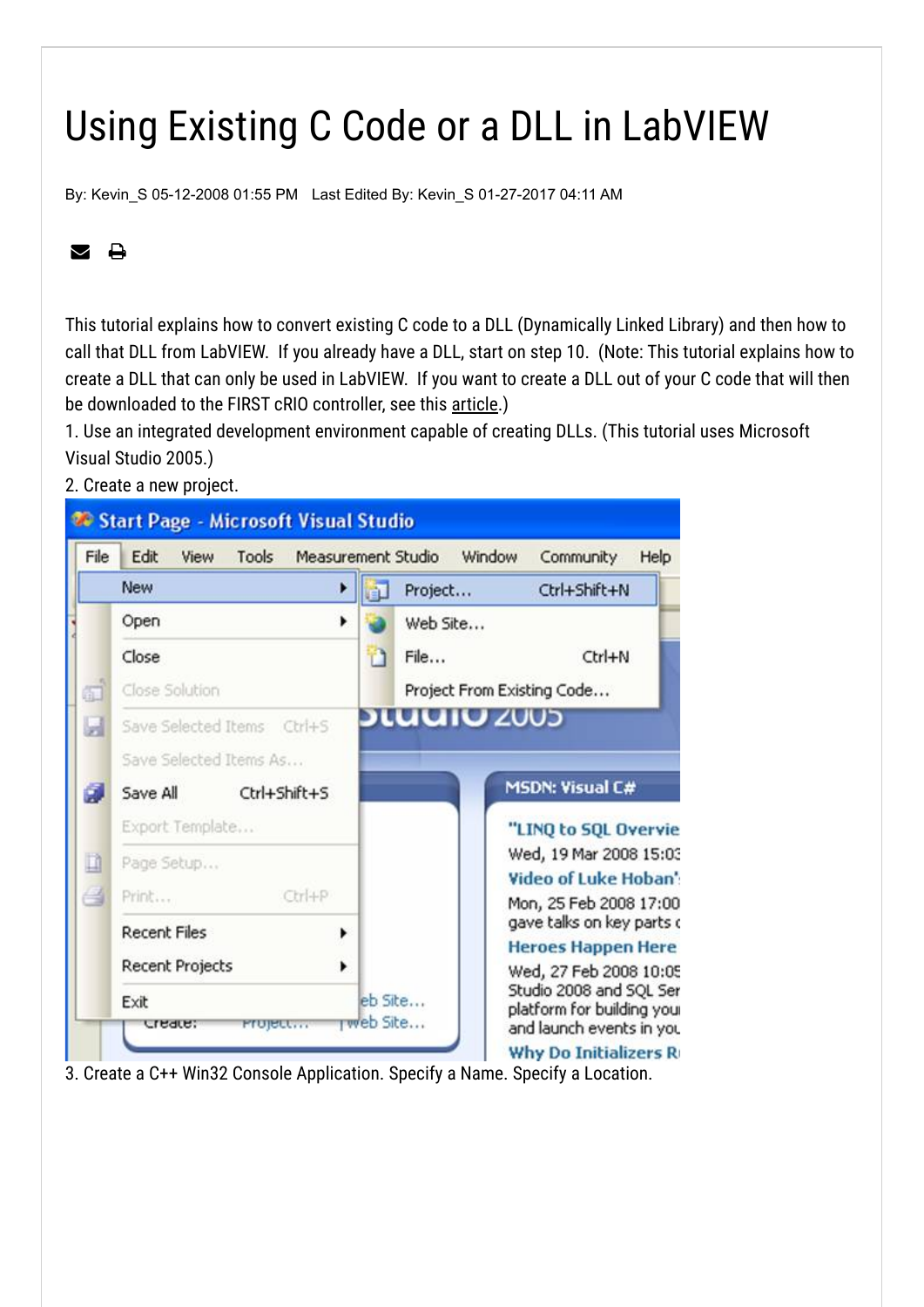| <b>New Project</b>                                         |                                                    |                                                |        |
|------------------------------------------------------------|----------------------------------------------------|------------------------------------------------|--------|
| Project types:                                             |                                                    | Templates:                                     | 圖<br>⊟ |
| Database                                                   | ∼                                                  | Visual Studio installed templates              |        |
| Starter Kits                                               | Measurement Studio                                 | Win32 Console Application<br>Win32 Project     |        |
| <b>B</b> Other Languages<br>+ Visual Basic                 |                                                    | My Templates                                   |        |
| + Visual 1#<br>-Visual C++<br>ATL<br><b>CLR</b><br>General |                                                    | Search Online Templates                        |        |
| MFC<br>Win32<br>E Other Project Types                      | Measurement Studio<br>Smart Device<br>v            |                                                |        |
|                                                            | A project for creating a Win32 console application |                                                |        |
|                                                            | MyCodeToDLL                                        |                                                |        |
| Name:<br>Location:                                         |                                                    | C:\Documents and Settings\kstuart\Desktop<br>v | Browse |

# **4. Click Next for more options.**

### 5. Select DLL from Application type.

| <b>Win32 Application Wizard - MyCodeToDLL</b> |                                                                                                                                                                                    |                                                            |
|-----------------------------------------------|------------------------------------------------------------------------------------------------------------------------------------------------------------------------------------|------------------------------------------------------------|
| <b>CARLO COM</b>                              | <b>Application Settings</b>                                                                                                                                                        |                                                            |
| Overview<br><b>Application Settings</b>       | Application type:<br>◯ Windows application<br>○ Console application<br>$③$ DLL<br>○ Static library<br>Additional options:<br>Empty project<br>Export symbols<br>Precompiled header | Add common header files for:<br>$\Box$ $ATL$<br>$\Box$ MFC |
|                                               | $<$ Previous                                                                                                                                                                       | Cancel<br>Next ><br>Finish                                 |

6. Add your function to the default program. (See my function in bold.) int Multiply( int a, int b )

{

return a\*b;

}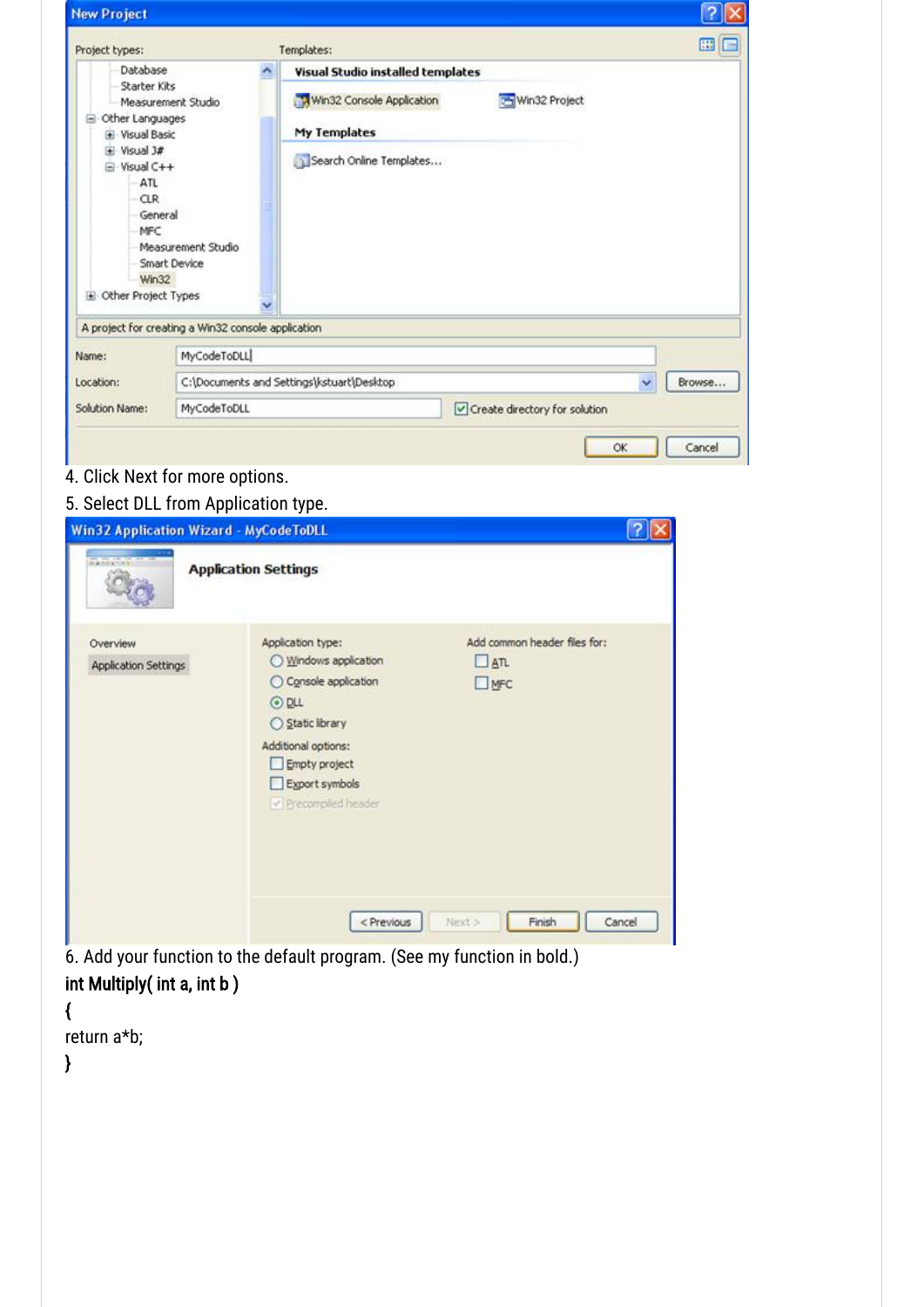

8. Build the DLL.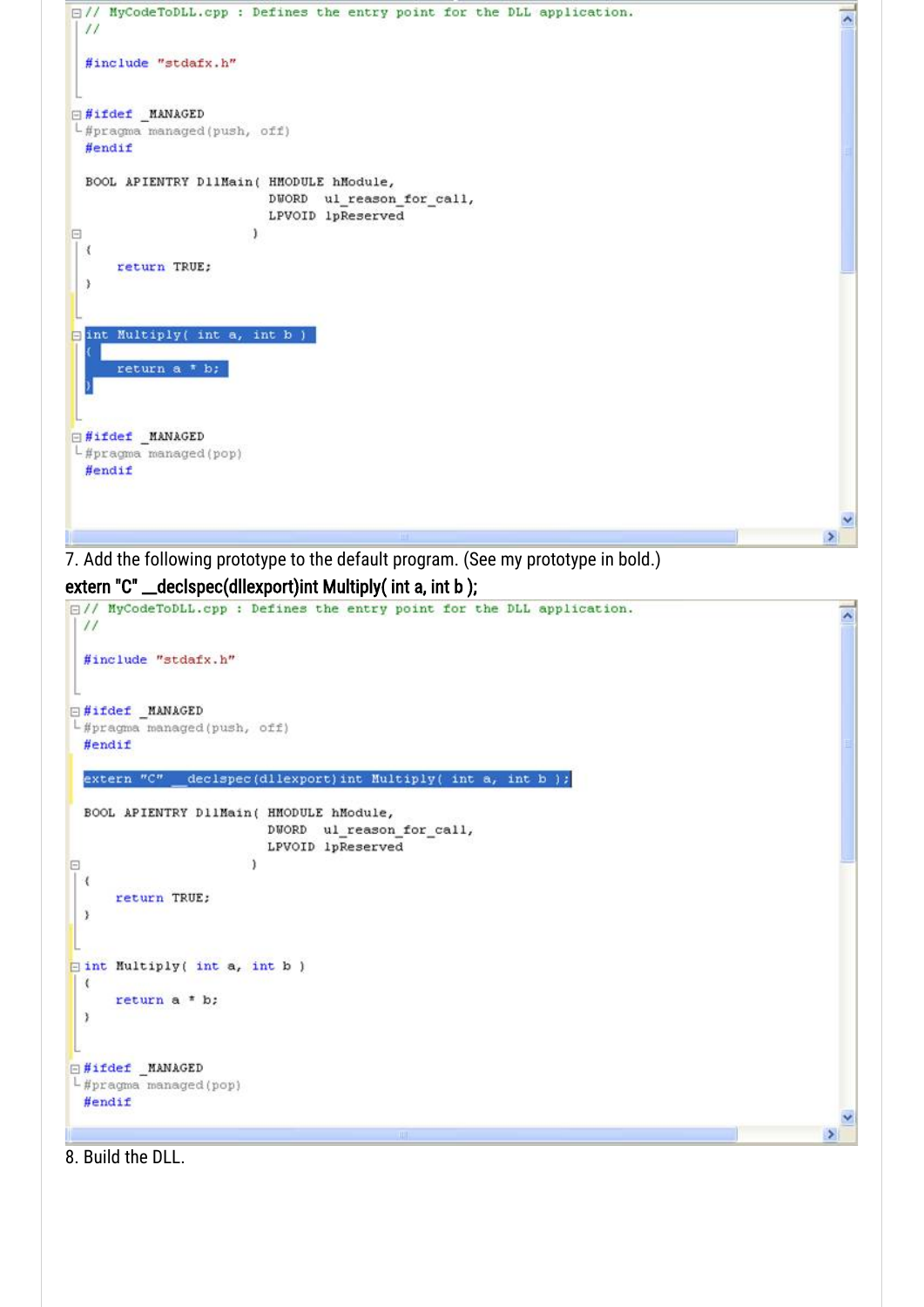

10. Open LabVIEW and place a Call Library Function Node on the Block Diagram.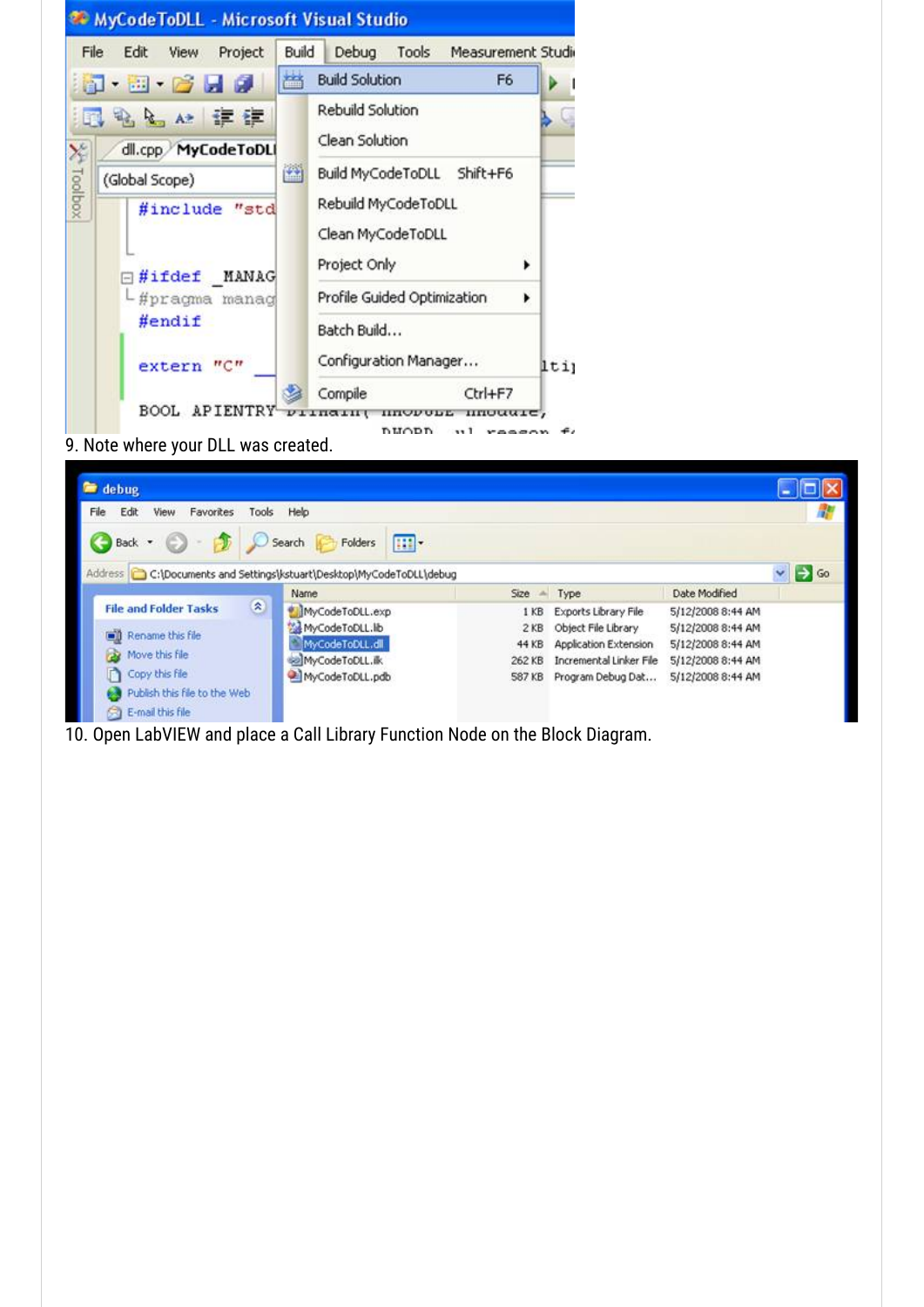

11. Double click on the Node and specify the DLL to load and the function to access.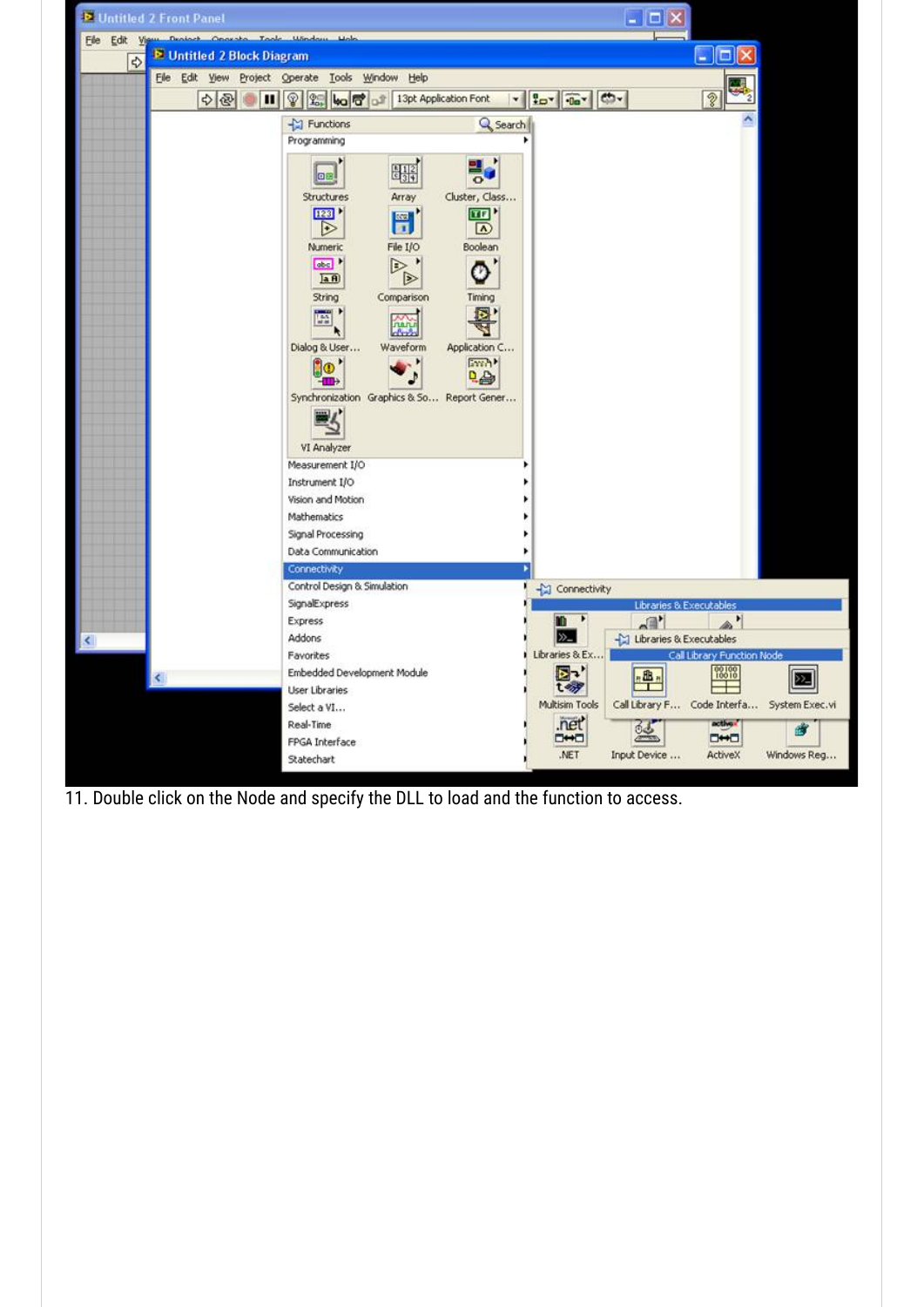|                           | <b>D</b> Call Library Function                                           |           |                                                        |                                                              |
|---------------------------|--------------------------------------------------------------------------|-----------|--------------------------------------------------------|--------------------------------------------------------------|
| Function                  | Parameters                                                               | Callbacks | Error Checking                                         |                                                              |
|                           | Library name or path<br>debug\MyCodeToDLL.dll<br>Specify path on diagram |           | C:\Documents and Settings\kstuart\Desktop\MyCodeToDLL\ | Thread<br>$\bullet$<br>Run in UI thread<br>Run in any thread |
| Function name<br>funcName | Multiply                                                                 |           |                                                        | Calling convention<br>stdcall (WINAPI)<br>∩                  |
|                           |                                                                          |           |                                                        | $\odot$ c                                                    |
| Function prototype        | void funcName(void);                                                     |           |                                                        |                                                              |
|                           |                                                                          |           |                                                        | Help<br>Cancel<br>OK                                         |

12. Under the Parameters tab, specify the Return Type (the data being passed back from the function) and press Add a parameter in order to specify each of your input parameters.

| <b>E</b> Call Library Function<br>Parameters<br>Function | Callbacks                                                                       | Error Checking                       |          |                                                                     |        |
|----------------------------------------------------------|---------------------------------------------------------------------------------|--------------------------------------|----------|---------------------------------------------------------------------|--------|
| return type                                              | $\hat{\phantom{a}}$<br>П<br>35.00<br>$\hat{u}$<br>$\frac{\partial}{\partial x}$ | Current parameter<br>Add a parameter | Constant | Name return type<br>Type Numeric<br>Data type Signed 32-bit Integer | Y<br>Y |
| Function prototype<br>int32_t Multiply(void);            | v                                                                               |                                      |          | OK<br>Cancel                                                        | Help   |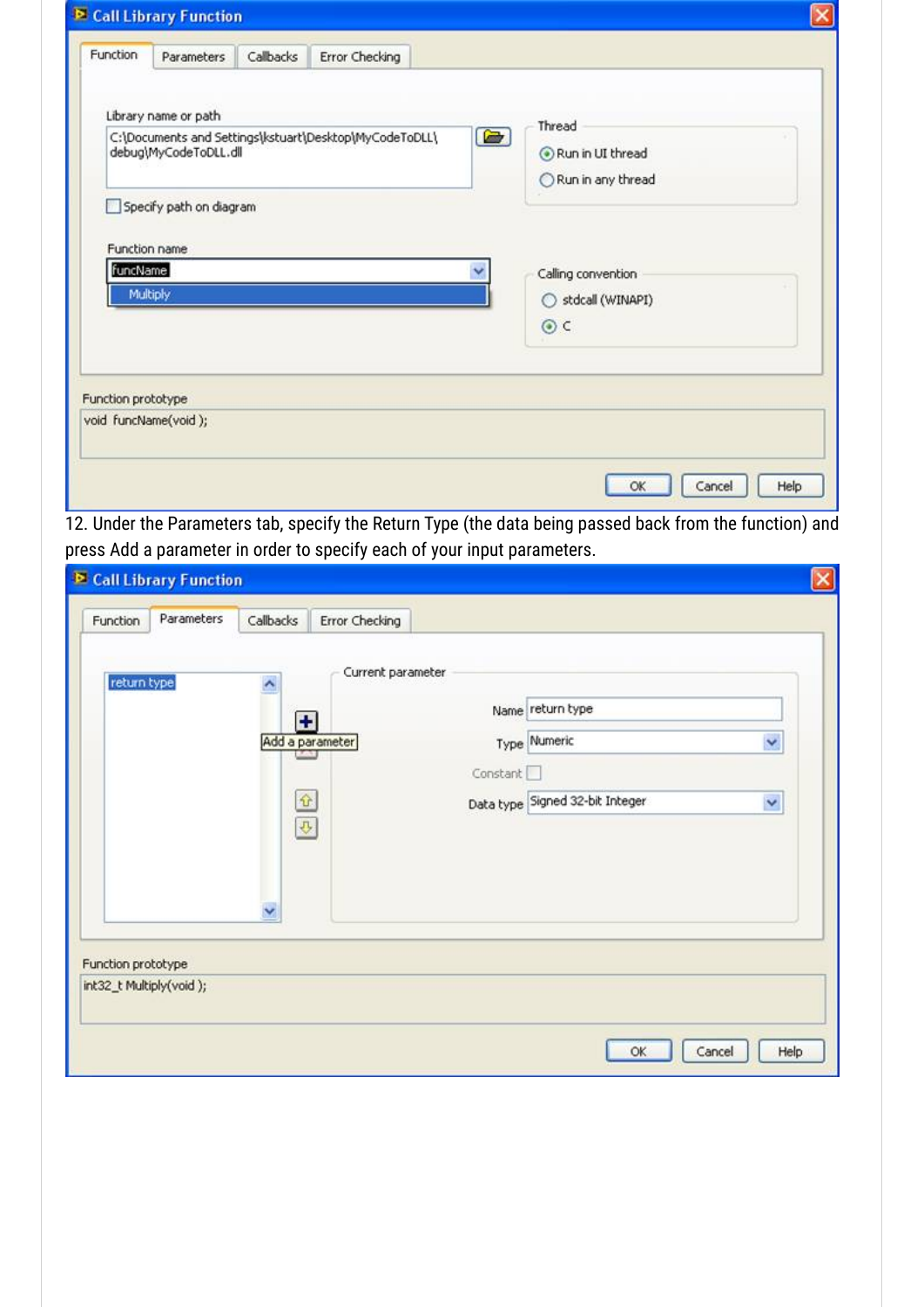| Y<br>$\alpha$<br>Cancel<br>Help<br>Parameters<br>Callbacks<br>Error Checking<br>Current parameter<br>return type<br>۸<br>a<br>Name <sup>B</sup><br>b<br>۰<br>Type Numeric<br>$\checkmark$<br>$\mathbf{x}$<br>Constant <sup>[1]</sup><br>$\begin{tabular}{ c c } \hline $\Phi$ & $\Phi$ \\ \hline \hline $\Phi$ & $\Phi$ \\ \hline \end{tabular}$<br>Data type Signed 32-bit Integer<br>×<br>Pass Value<br>$\checkmark$<br>v | return type<br>a                                   | Current parameter<br>$\hat{\phantom{a}}$<br>H.<br>Add a parameter<br>$\frac{1}{2}$<br>$\mathbf{P}$ | Name <sup>a</sup><br>Type Numeric<br>Constant<br>Data type Signed 32-bit Integer<br>Pass Value | v.<br>Y<br>× |
|-----------------------------------------------------------------------------------------------------------------------------------------------------------------------------------------------------------------------------------------------------------------------------------------------------------------------------------------------------------------------------------------------------------------------------|----------------------------------------------------|----------------------------------------------------------------------------------------------------|------------------------------------------------------------------------------------------------|--------------|
|                                                                                                                                                                                                                                                                                                                                                                                                                             | Function prototype<br>int32_t Multiply(int32_t a); |                                                                                                    |                                                                                                |              |
|                                                                                                                                                                                                                                                                                                                                                                                                                             | <b>E</b> Call Library Function<br>Function         |                                                                                                    |                                                                                                |              |

13. Right click on each of the 3 outputs and create an indicator. (Note: You have the option of viewing as outputs each of the input parameters to the DLL.)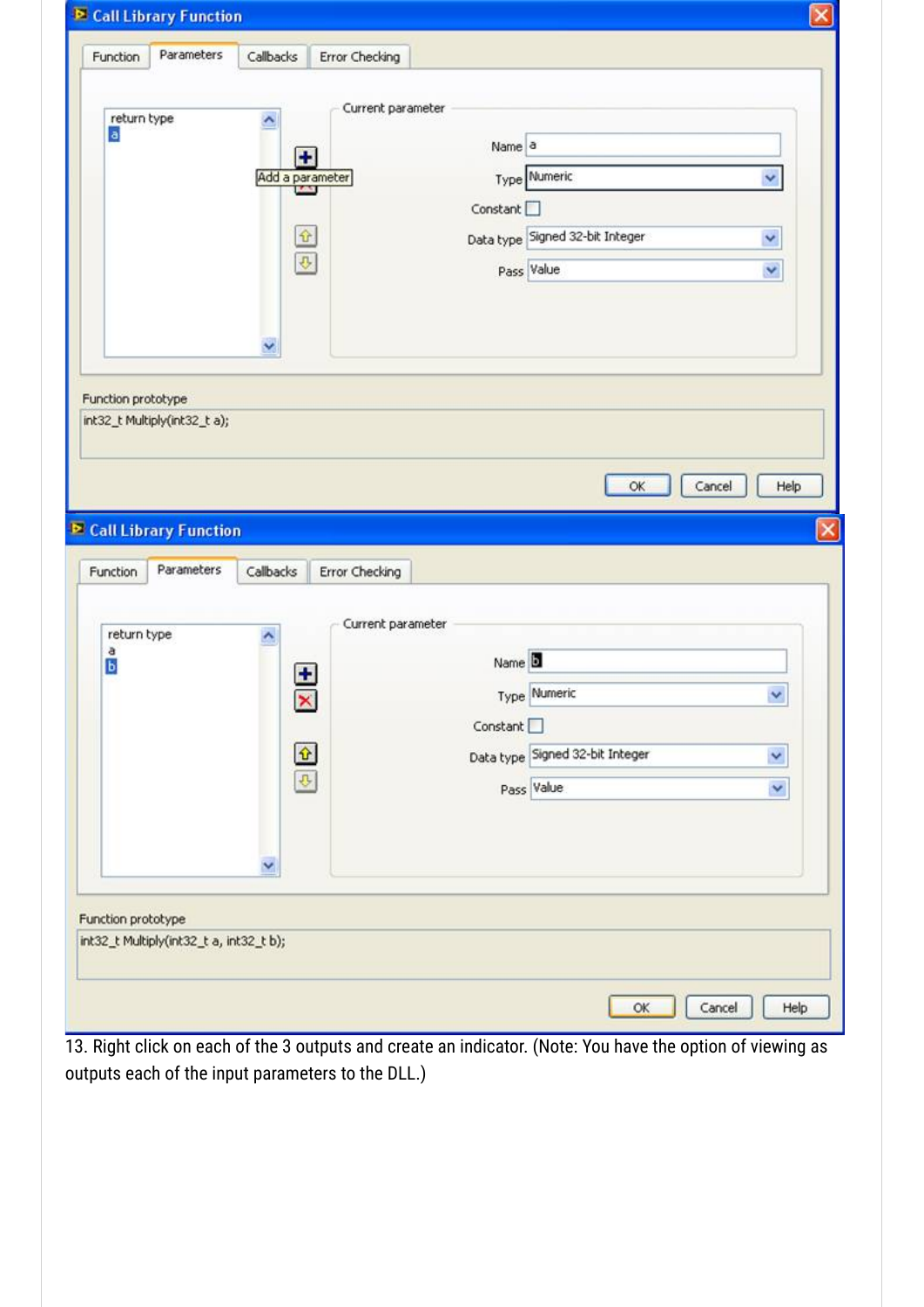





14. Right click on each of the 2 inputs and create controls.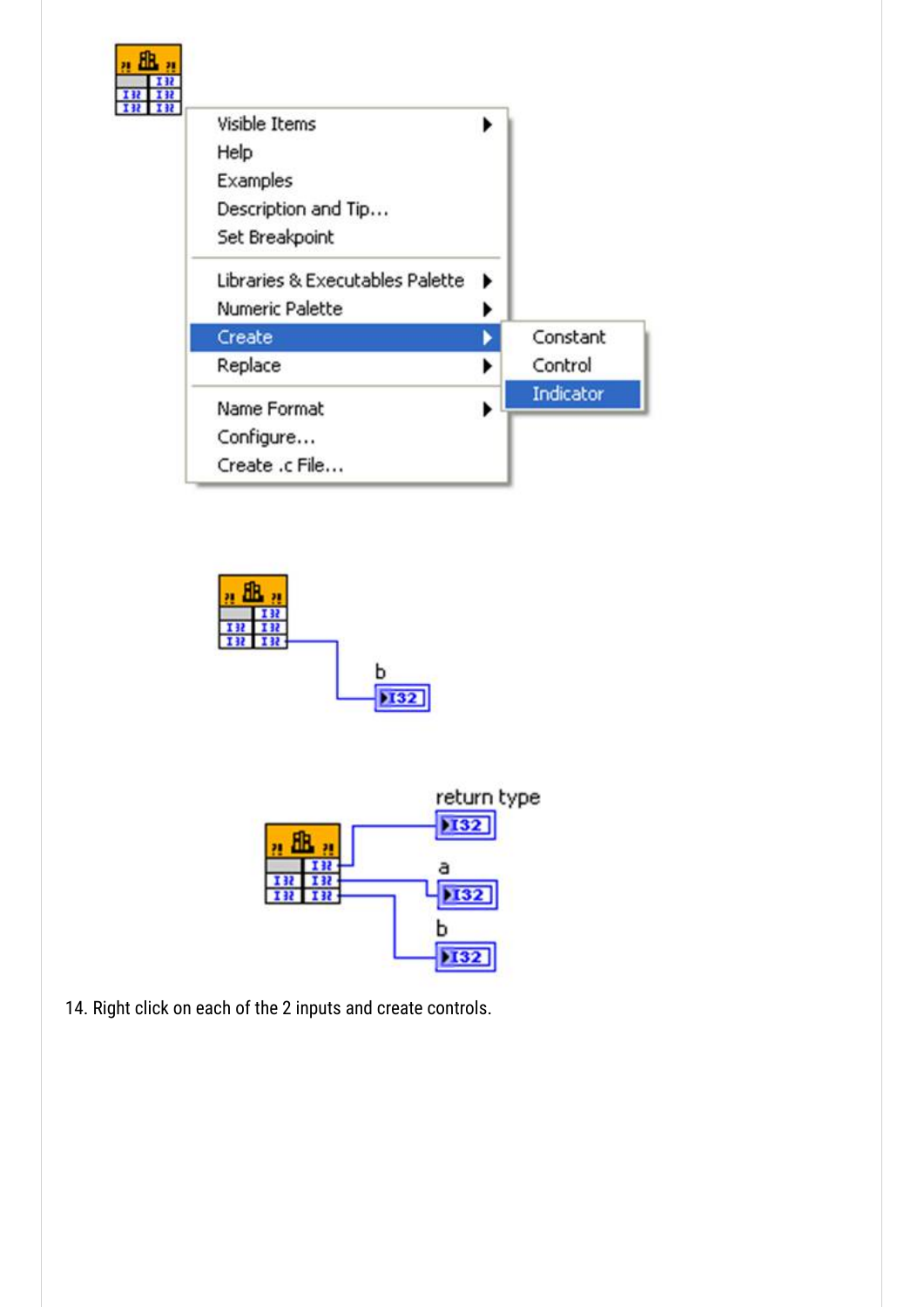





15. Go to the Front Panel. Specify values for the 2 controls (the input parameters).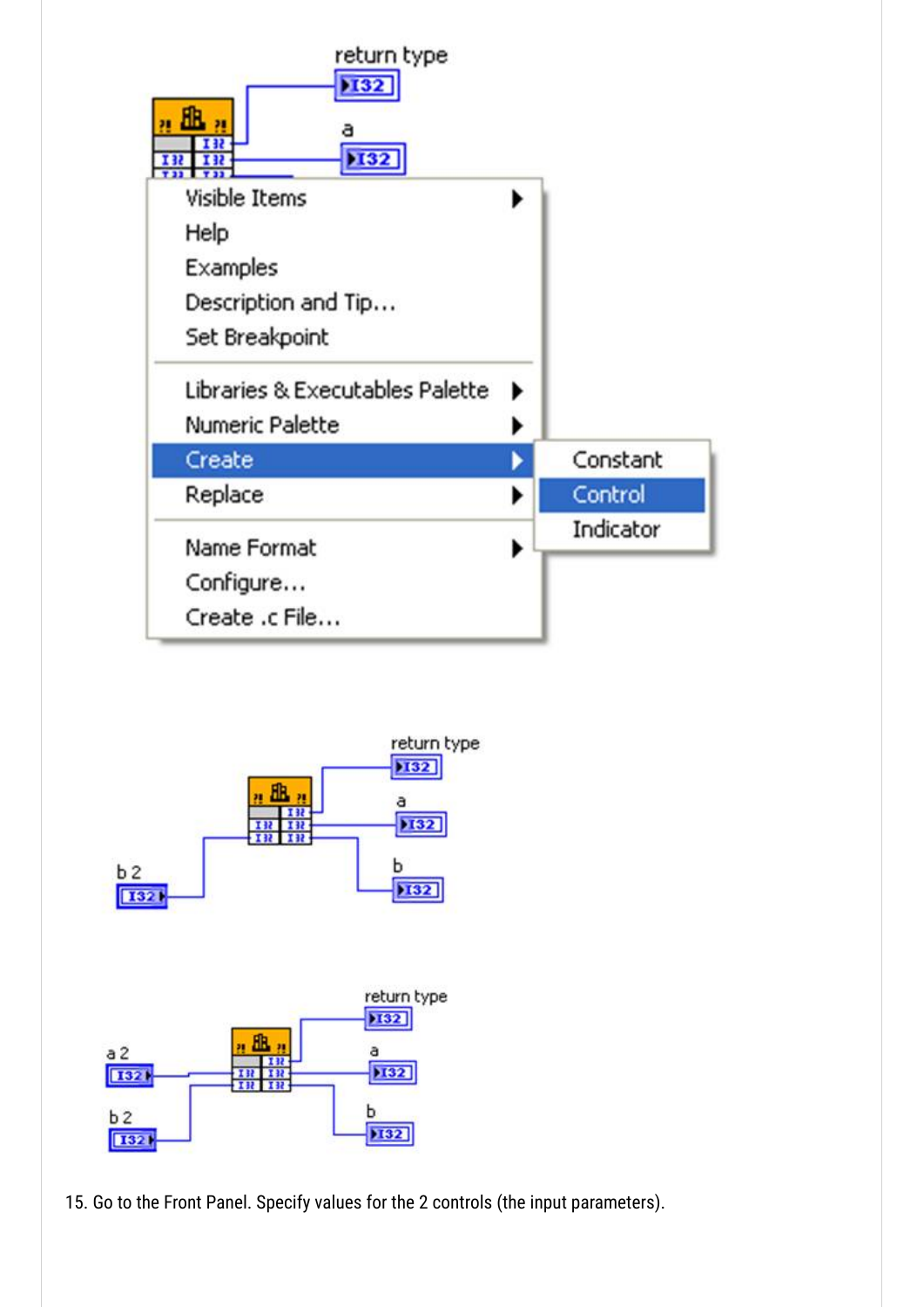| D Untitled 2 Front Panel *                        |                |
|---------------------------------------------------|----------------|
| Eile<br>Project Operate Tools Window<br>Edit View | Help           |
| 13pt Application Font<br>❖<br>$\mathbb{R}$<br>Ш   | Hov Gy 出 的     |
|                                                   |                |
|                                                   |                |
|                                                   |                |
| a2<br>$\frac{r}{r}$ o                             | a<br>0         |
|                                                   |                |
| b2<br>$\frac{r}{r}$ 0                             | b<br>0         |
|                                                   |                |
|                                                   | return type    |
|                                                   | $\overline{0}$ |
| 16. Run the VI in order to execute the DLL.       |                |

| D Untitled 2 Front Panel *                       |                       |                     |            |  |
|--------------------------------------------------|-----------------------|---------------------|------------|--|
| File Edit View Project Operate Tools Window Help |                       |                     |            |  |
| 國<br>$\mathbb{Z}$<br>❖                           | 13pt Application Font |                     | VEDY OF EX |  |
| Run                                              |                       |                     |            |  |
|                                                  |                       |                     |            |  |
|                                                  |                       |                     |            |  |
| a2<br>$\frac{r}{r}$ 3                            |                       | a<br>$\overline{3}$ |            |  |
| b2                                               |                       | b                   |            |  |
| $\frac{7}{2}$ 4                                  |                       | $\overline{4}$      |            |  |
|                                                  |                       | return type         |            |  |
|                                                  |                       | 12                  |            |  |
|                                                  |                       |                     |            |  |

Example code from the Example Code Exchange in the NI Community is licensed with the [MIT license.](https://www.ni.com/en-us/about-ni/legal/mit-license)



#### **COMMENTS**



05-18-2012 02:47 PM

When I follow this exactly, I get "error LNK2005: \_DllMain@12 already defined in dllmain.obj" error. Any help would be appreciated. I need C++ code to read data being collected by LabVIEW and write them into a new file.